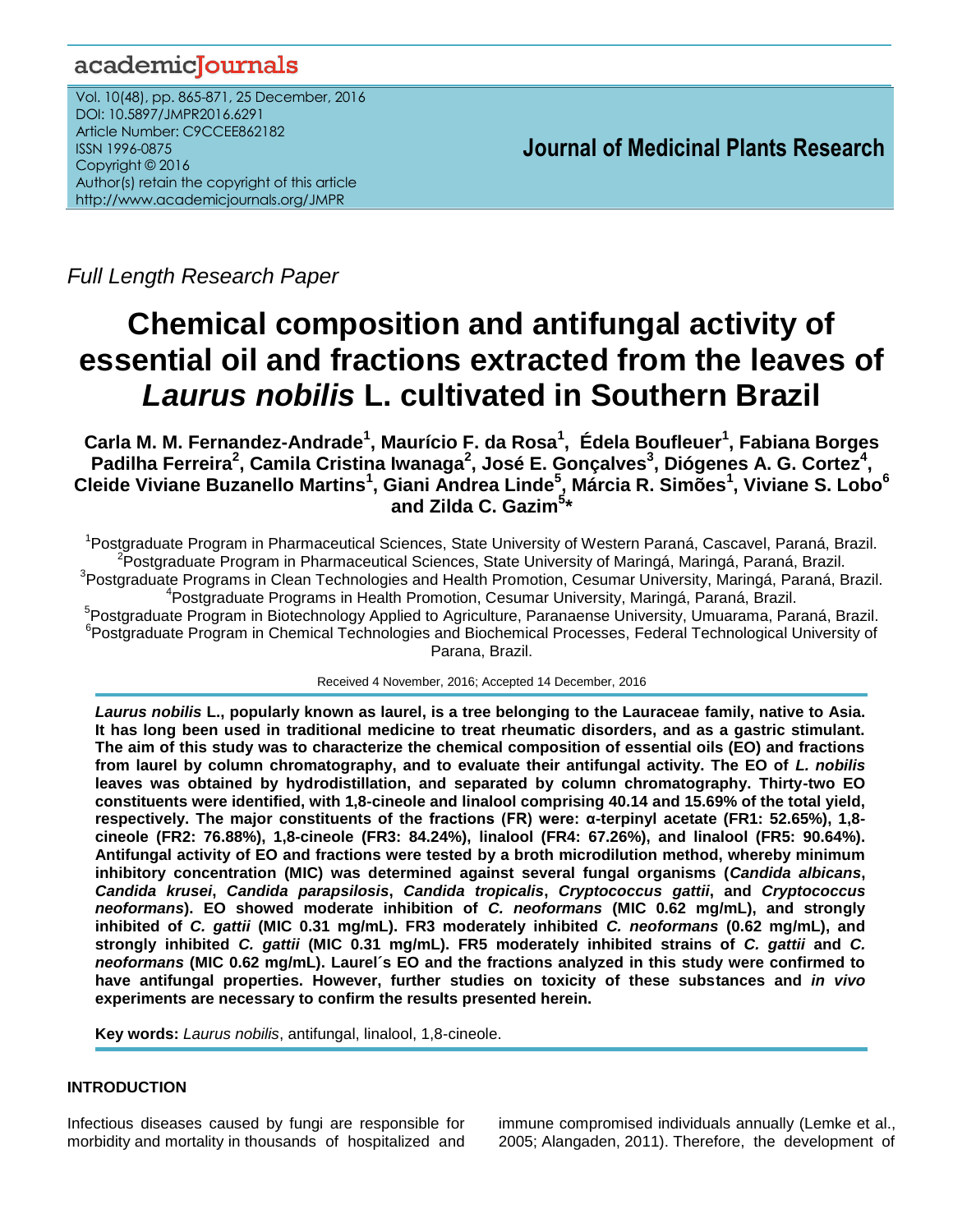novel antifungal drugs is of vital importance. Patients with human immunodeficiency virus infection (HIV infection/ AIDS) comprise a highly susceptible group, and the number of opportunistic infections reported for this group has increased dramatically (Omoruyi et al., 2014). Cryptococcosis, a systemic mycosis caused by yeasts of the *Cryptococcus* genus, most commonly *Cryptococcus gattii* and *Cryptococcus neoformans*, is the third most prevalent disease in people with HIV infection/ AIDS (Gullo et al, 2013; Maziarz and Perfect, 2016). These agents are responsible for cryptococcal meningitis, a disease most commonly diagnosed in sub-Saharan Africa, where it may kill more people each year than tuberculosis. Globally, one million new cases of cryptococcosis are estimated to occur in HIV-positive individuals annually, resulting in nearly 624,700 deaths, most due to meningitis (Park et al., 2009).

Additionally, the *Candida* yeasts are of clinical importance, causing opportunistic infections. Candidemia (disseminated hematogenous infection) or deep-seated infection in normally sterile body sites of immunosuppressed patients cause high morbidity and mortality, and also increase medical costs by increasing the duration of hospitalization (Patterson, 2005; Alangaden, 2011; Menezes et al., 2012). *C. albicans* is one of the major causes of infection of skin and mucosal surfaces, it can infect any organ and in cases of infections in the bloodstream can lead to death, if left untreated (Noble and Johnson., 2007; Duggan et al., 2015). Another species of great importance is *C. parapsilosis*, which has recently emerged as the second most commonly isolated species in candidemia, infects groups such as neonates, transplant patients, and individuals receiving parenteral nutrition. *C. parapsilosis*  has the ability to form biofilms with high affinity for intravascular and parenteral nutrition devices, being more prevalent than *C. albicans* in patients using such devices (Trofa et al., 2008; Menezes et al., 2012). *C. tropicalis* is increasingly isolated from patients with hematologic malignancies, and its presence is predictive for infection causing mucositis and neutropenia. *C. krusei* is the fifth most common species in immunocompromised patients, with high mortality rates because of resistance to commonly used antifungal drugs such as fluconazole (Pfaller et al., 2008; Sipsas et al., 2009; Alangaden, 2011).

Microbial resistance develops through naturally occurring mutations in fungal cells during prolonged antifungal treatment, resulting in selection of the most resistant strain (Pfaller, 2012). Resistance to drugs is a major concern worldwide because of the limited number of antifungal drug classes, and because the number of patients requiring antifungal treatment is increasing (Maubon et al., 2014). Because of the pressing need for novel therapies to treat the fungal infections, researchers have directed their studies toward the discovery of natural substances with greater efficacy and lower toxicity (Pina et al., 2012; Santos and Novales, 2012).

Secondary metabolism in plants produces many compounds that have complex chemical structures, many of these substances have been reported to have antimicrobial properties as essential oils (EOs) (Edris, 2007). EOs are important natural products, being multifunctional, well accepted by consumers, and safer than synthetic additives. Thus, they have been targeted for research on natural food preservation, crop protection, pharmaceutical applications, and cosmetic production (Bakkali et al., 2008; Okoh et al., 2010).

*Laurus nobilis* L. is a tree belonging to the Lauraceae family, native to Asia. The plant is popularly known as laurel, and is cultivated in south and southeast Brazil (Marques, 2001; Lorenzi and Matos, 2008). Laurel is an aromatic spice, commonly used to season recipes owing to its aroma. Laurel leaf is also used in folk medicine as infusions or decoctions, being considered a gastric stimulant as well as a treatment for rheumatic disorders. It is also used externally for rheumatism, and as an antiseptic for dandruff and lice (Joly, 1993; Marques, 2001; Lorenzi and Matos, 2008).

Laurel leaves are widely used in the food, cosmetic, and perfumery industries, and their essential oil (EO) is highly valued. Large amounts of phytoactive agents are found in EO among which is terpenes. The EO are widely studied, and their antibacterial (Angelini et al., 2006), antifungal (Gumus et al., 2010), antioxidant (Inan et al., 2012), insecticidal (Sertkaya et al., 2010), antiproliferative (Abu-Dahab et al., 2014), analgesic, and antiinflammatory properties (Sayyah et al., 2003) reported.

This present study was designed to evaluate the antifungal activity of EO and fractions extracted from the leaves of *L. nobilis* cultivated in Southern Brazil.

# **MATERIALS AND METHODS**

# **Plant material**

Fresh leaves of *L. nobilis* L. were collected in January 2014, in the city of Pérola, Paraná, Brazil (23º 50' 56.6" S 53º 41' 06.2" W, 20 m), identified by Msc. Mayara Lautert and Camila Vanessa Buturi, as sample number 1615, and were deposited at the Herbarium of the State University of Western Paraná.

# **Essential oil extraction**

Fresh leaves of *L. nobilis* L. were subjected to hydrodistillation in a

*\**Corresponding author. E-mail: cristianigazim@unipar.br. Tel: +554499679382, +554436212837 Fax: +554436212849.

Author(s) agree that this article remain permanently open access under the terms of the [Creative Commons Attribution](http://creativecommons.org/licenses/by/4.0/deed.en_US) [License 4.0 International License](http://creativecommons.org/licenses/by/4.0/deed.en_US)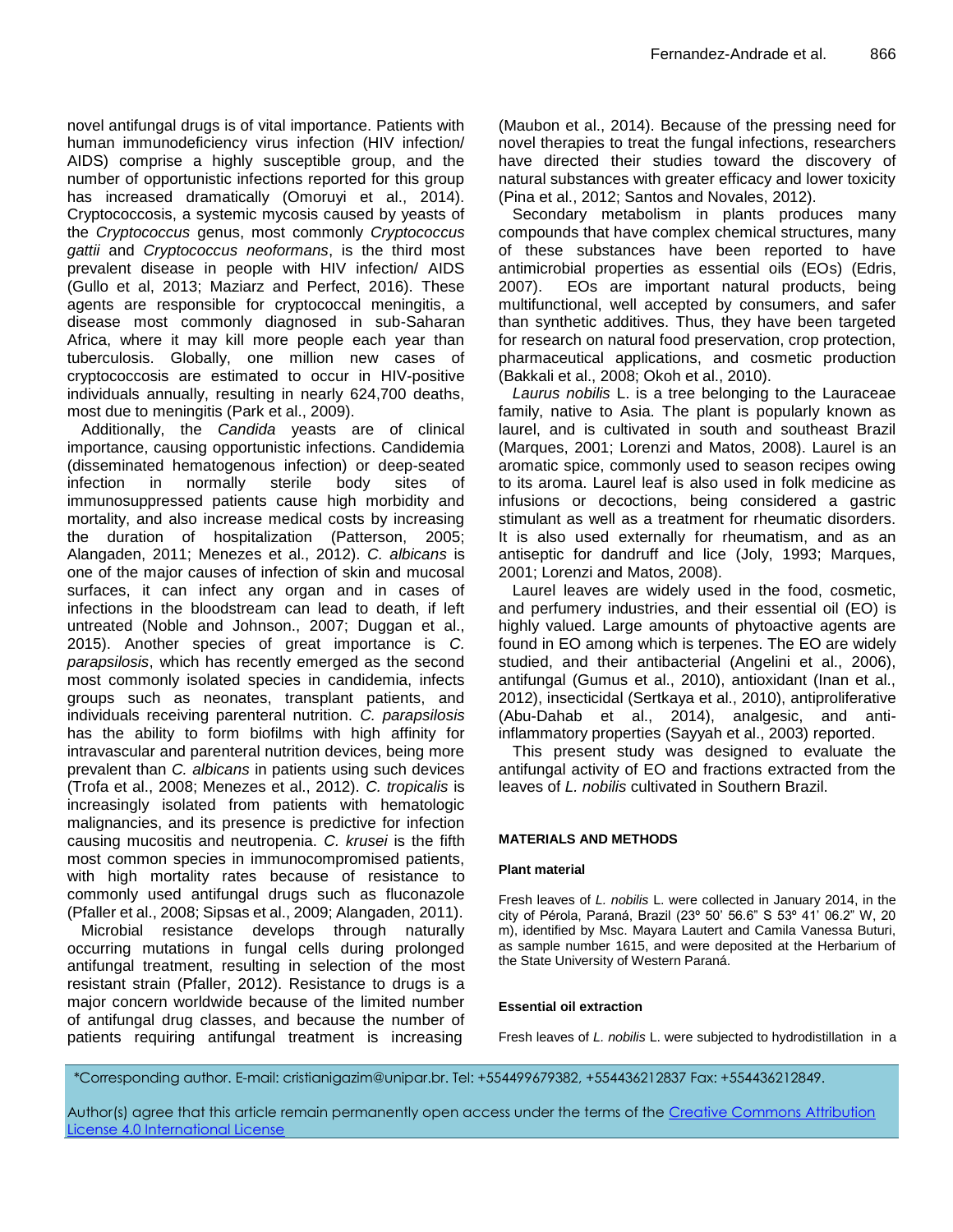apparatus for 2 h (Fiorini et al., 1997). EO was collected, dried over sodium sulfate, filtrated, and stored in amber-colored vials at 4°C. After total evaporation of the solvent, the EO was weighed to calculate oil yield (%).

#### **Obtaining** *L. nobilis* **EO fractions**

EO (4.0 g) was submitted to silica gel column chromatography and eluted sequentially with n-hexane, dichloromethane, ethyl acetate, methanol, and hexane: dichloromethane (9:1; 8:2; 7:3, and 5:5 v/v), dichloromethane: ethyl acetate (9:1, 8:2, 7:3, and 5:5 v/v), and ethyl acetate: methanol (9:1, 8:2 , 7:3, and 5:5 v/v) mixtures. The fractions were then concentrated under reduced pressure using a rotary evaporator (Tecnal TE-211) to reduce the volume to about 2.0 mL, transferred to amber vials, dried, and stored at 4ºC for the duration of the experiment.

#### **GC-MS analysis**

Analysis of EO was carried out in a gas chromatograph (Agilent 7890 B) coupled to a mass spectrometer (Agilent 5977 A) equipped with an Agilent HP-5MS capillary column (30 m  $\times$  0.250 mm  $\times$  0.25 μm), using the following conditions: injector temperature of 250°C, injection volume 1 μL at a ratio of 1:30 (split mode), initial column temperature of 50°C, heated gradually to 260°C at 3°C/min rate. The carrier gas (helium) flow was set at 1 mL/min. The temperatures of the transfer line, ion source, and quadrupole were 250, 230 and 150°C, respectively (Derwich et al., 2009; Moghtader and Salari, 2012). Mass spectra were obtained with a scan range of 40 to 500 m/z and a solvent delay time of 3 min, and compounds were identified based on comparison of their retention indices (RI), obtained using various n-alkanes (C8-C25). In addition, their electron ionization (EI) mass spectra were compared with the NIST 11.0 library spectra according to Adams (2007).

#### **Determination of the minimum inhibitory concentration (MIC)**

Minimum inhibitory concentrations (MIC) of EO were determined against *C. albicans* ATCC 18804, *C. krusei* ATCC 20298, C. parapsilosis ATCC 20019, C. tropicalis ATCC 750, C. gattii L21/01, and *C. neoformans* H99. An 80 mg/mL of the EO solution was prepared, diluted with 2% polysorbate 80 (tween 80) in Muller Hinton Broth with the addition of 2% glucose for yeasts. The culture medium (100 μL) was distributed into the wells of a microdilution plate, and then 200 μL EO solution was added to the second well. Following homogenization, this was transferred to the third well, and so on until the tenth. Thus, the final concentrations obtained were 40.00, 20.00, 10.00, 5.00, 2.50, 1.25, 0.62 and 0.31 mg/mL. A microbial suspension was prepared in saline with turbidity equivalent to 0.5 on the McFarland scale  $(1 \times 108 \text{ UFC/mL})$ . Next, the 1:50 yeast suspension was diluted to 1:20 in Mueller Hinton Broth modified for fungi to yield 1 x 105 UFC/mL inoculums. Hundred microliters of the suspensions was inoculated in triplicate into each well containing the various EO concentrations. Well 1 was used as sterility control. The toxicity control was well 11 with 2% polysorbate 80 in culture medium. Well 12 was used as the growth control, where microbial suspension was added to the culture medium. Microplates were incubated at 35°C for 24 h in aerobic conditions. MICs were determined by examining the plates. The lowest concentration of EO causing complete inhibition of growth (CLSI, 2008) was reported. The same procedure was performed with fractions of the essential oil, using an initial solution of 20 mg/ml and the fluconazole was used as positive control.

#### **Statistical analysis**

The data were subjected to analysis of variance (ANOVA) and comparisons of means by Tukey's test at a 5% significance level.

# **RESULTS AND DISCUSSION**

Hydrodistillation of laurel leaves resulted in a 0.66% yield of EO. The yield obtained is in accordance with that reported by Lira et al. (2009), who obtained a yield between 0.3 and 1.2% during their 15-month study.

Thirty-two different constituents were identified (Table 1). The majority were terpenoids (93.50%), followed by phenylpropanoids (6.04%). The major terpenoid constituents obtained were monoterpene hydrocarbons (14.44%), oxygenated monoterpenes (78.15%), sesquiterpene hydrocarbons (0.69%) and oxygenated sesquiterpenes (0.21%). Oxygenated monoterpenes form the majority of the EO, 1,8-cineole being the predominant component (40.14%), followed by linalool (15.69%), and α-terpinyl acetate (11.70%). Sellami et al. (2011) also reported 1,8-cineole (61.17%) to be the major compound in samples of fresh laurel leaf EO, and Moghtader and Salari (2012) showed that the EO of dried laurel leaves contained 25.7% 1,8-cineole.

Silveira et al. (2012) analyzed the EO of laurel cultivated in Concordia (Santa Catarina - Brazil) by GC-MS. The authors observed that the oil contained 1,8 cineole (35.50%) as its major constituent, followed by linalool  $(14.10\%)$ ,  $\alpha$ -terpinyl acetate  $(9.65\%)$ , and sabinene (9.45%). The results of the present work are in line with those reported by these authors. In Croatia, Politeo et al. (2006) reported the major compounds in laurel EO to be 1,8-cineole (34.9%), linalool (13.5%), methyl eugenol (13.5%), and α-terpinyl acetate (12.2%). Dadalioglu and Evrendilek (2004) analyzed the EO of fresh *L. nobilis* leaves collected in Hatay, Turkey, and found the major constituents to be 1,8-cineole (60.72%), α-terpinyl acetate (12.53%), and sabinene (12.12%). The differences in the chemical composition of EO of laurel can be attributed to plant origin, time of harvesting, drying processes, and other factors such as climate, soil, vegetative stage, and processing (extraction) (Simões and Spitzer , 2007).

The fractions tested were identified by GC-MS. The fractions (FR) were characterized as follows: FR1; dichloromethane: hexane (7:3) fraction composed of αterpinyl acetate (52.65%), 1,8-cineole (29.70%), eugenol (4.28%), and methyl eugenol (9.52%); FR2; dichloromethane: hexane (8:2) fraction composed of 1,8 cineole (76.88%), methyl eugenol (21.07%), α-terpinyl acetate (1.28%), and eugenol (0.77%); FR3; dichloromethane: hexane (9:1) fraction composed of 1,8 cineole (84.24%) and linalool (6.78%); FR4; dichloromethane fraction composed of 67.26% linalool and 1,8-cineole (19.68%); and FR5; dichloromethane: ethyl acetate (9:1) fraction composed of 90.64% linalool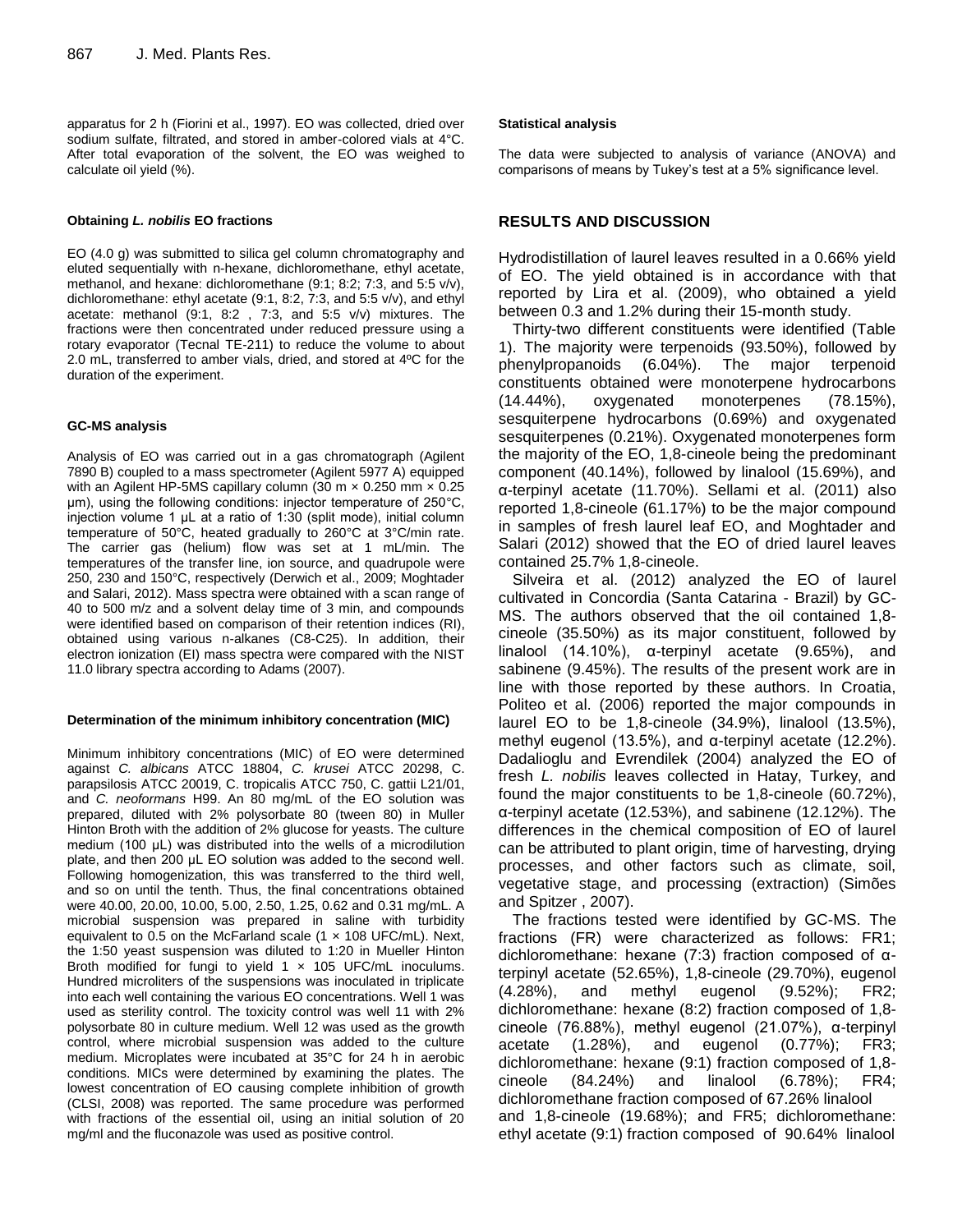| Peak                      | <b>Constituent</b>                   | $RI^{\dagger}$      | % Area | <b>Identification methods</b> |  |
|---------------------------|--------------------------------------|---------------------|--------|-------------------------------|--|
| 1                         | α-Thujene                            | 931                 | 0.25   | a,b                           |  |
| $\overline{\mathbf{c}}$   | α-Pinene                             | 937                 | 2.53   | a,b                           |  |
| 3                         | Camphene                             | 952                 | 0.05   | a,b                           |  |
| 4                         | Sabinene                             | 978                 | 5.71   | a,b                           |  |
| 5                         | β-Pinene                             | 981                 | 2.36   | a,b                           |  |
| 6                         | β-Myrcene                            | 997                 | 0.32   | a,b                           |  |
| $\overline{7}$            | δ-2-Carene                           | 1010                | 0.03   | a,b                           |  |
| $\bf8$                    | α-Phellandrene                       | 1015                | 0.14   | a,b                           |  |
| $\boldsymbol{9}$          | $\alpha$ -Terpinene                  | 1021                | 0.23   | a,b                           |  |
| 10                        | o-Cymene                             | 1029                | 0.37   | a,b                           |  |
| 11                        | Limonene                             | 1033                | 1.57   | a,b                           |  |
| 12                        | 1,8-Cineole                          | 1035                | 40.14  | a,b                           |  |
| 13                        | $(E)-\beta$ -Ocimene                 | 1053                | 0.03   | a,b                           |  |
| 14                        | γ-Terpinene                          | 1063                | 0.61   | a,b                           |  |
| 15                        | cis-Sabinene hydrate                 | 1071                | 0.36   | a,b                           |  |
| 16                        | Terpinolene                          | 1094                | 0.17   | a,b                           |  |
| 17                        | n.i.                                 | 1104                | 0.34   | a,b                           |  |
| 18                        | Linalool                             | 1106                | 15.69  | a,b                           |  |
| 19                        | cis-p-Menth-2-en-1-ol                | 1126                | 0.08   | a,b                           |  |
| 20                        | δ-Terpineol                          | 1172                | 0.36   | a,b                           |  |
| 21                        | Terpinen-4-ol                        | 1182                | 3.17   | a,b                           |  |
| 22                        | α-Terpineol                          | 1195                | 6.22   | a,b                           |  |
| 23                        | n.i.                                 | 1234                | 0.13   | a,b                           |  |
| 24                        | Linalool acetate                     | 1263                | 0.08   | a,b                           |  |
| 25                        | δ-Terpinyl acetate                   | 1323                | 0.42   | a,b                           |  |
| 26                        | α-Terpinyl acetate                   | 1355                | 11.70  | a,b                           |  |
| 27                        | Eugenol                              | 1363                | 0.20   | a,b                           |  |
| 28                        | β-Elemene                            | 1397                | 0.21   | a,b                           |  |
| 29                        | Methyl eugenol                       | 1411                | 5.84   | a,b                           |  |
| 30                        | (E)-Caryophyllene                    | 1424                | 0.44   | a,b                           |  |
| 31                        | y-Cadinene                           | 1529                | 0.04   | a,b                           |  |
| 32                        | Caryophyllene oxide                  | 1587                | 0.21   | a,b                           |  |
|                           |                                      | Compound groups (%) |        |                               |  |
| Monoterpene hydrocarbons  |                                      |                     | 14.44  |                               |  |
| Oxygenated monoterpenes   |                                      |                     | 78.15  |                               |  |
|                           | Sesquiterpene hydrocarbons           | 0.69                |        |                               |  |
| Oxygenated sesquiterpenes |                                      |                     | 0.21   |                               |  |
| Phenylpropanoids          |                                      |                     | 6.04   |                               |  |
|                           | <b>Total of identified compounds</b> |                     | 99.54  |                               |  |

**Table 1.** Chemical composition of essential oil and fractions obtained from the leaves of *Laurus nobilis.*

\*Compounds listed in order of elution from HP-5MS column; \*\*RI = Retention index; aIdentification based on RI; bIdentification based on comparison of mass spectra; n.i. = not identified.

as the major constituents.

The results for MIC tests of EO and fractions are presented in Table 2. In order to compare the results, the values found in this study were compared with the classification values proposed by Aligiannis et al. (2001) and Duarte et al. (2005) for plant materials, based on MIC results. This classification system categorizes materials as strong inhibitors; MIC up to 0.5 mg/mL, moderate inhibitors; MIC between 0.6 and 1.5 mg/mL, and weak inhibitors; MIC above 1.6 mg/mL. In the present study, EO demonstrated low inhibition of Candida strains, moderate inhibition of *C. neoformans* (MIC 0.62 mg/mL), and high inhibition of *C. gattii* (MIC 0.31 mg/mL). FR1 moderately inhibited *C. gattii* (MIC 1.25 mg/mL).

FR3 moderately inhibited *C. krusei* (MIC 1.25 mg/mL) and *C. neoformans* (MIC 0.62 mg/mL), and strongly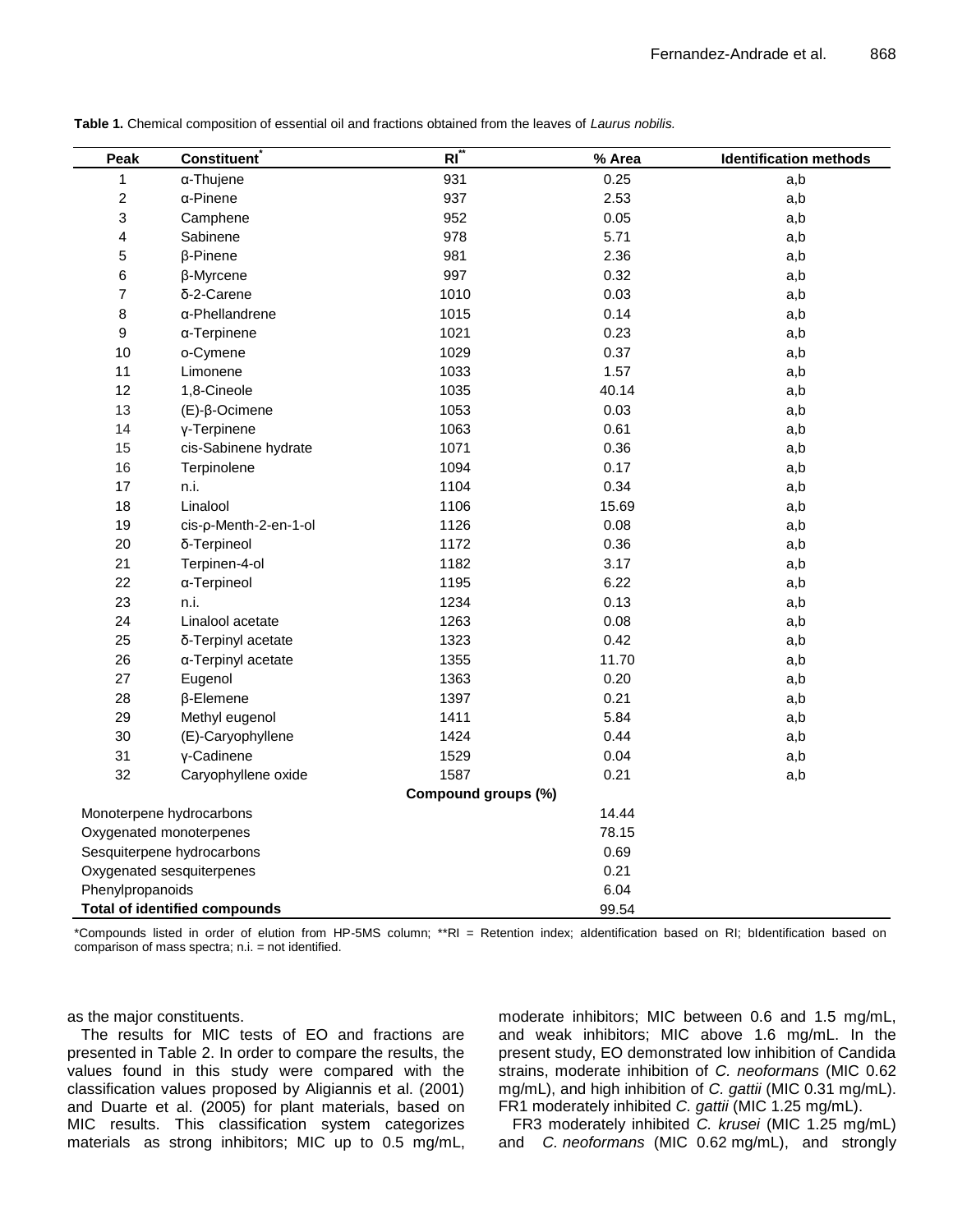| Microorganisms          | <b>Essential oil of laurel</b> | <b>FR 1</b> | <b>FR 2</b>       | FR <sub>3</sub>   | <b>FR4</b>     | <b>FR 5</b>       |
|-------------------------|--------------------------------|-------------|-------------------|-------------------|----------------|-------------------|
| Candida albicans        | $5.00^{6}$                     | $>10.00^a$  | $>10.00^a$        | $>10.00^a$        | $1.25^{\circ}$ | $1.25^{\circ}$    |
| Candida krusei          | $10.00^{b}$                    | $>10.00^a$  | $>10.00^a$        | $1.25^d$          | $2.50^{\circ}$ | $2.50^{\circ}$    |
| Candida parapsilosis    | 5.00 <sup>b</sup>              | $>10.00^a$  | $>10.00^a$        | $>10.00^a$        | $5.00^{6}$     | $2.50^{\circ}$    |
| Candida tropicalis      | $10.00^{b}$                    | $>10.00^a$  | $>10.00^a$        | $>10.00^a$        | $1.25^{\circ}$ | $1.25^{\circ}$    |
| Cryptococcus gattii     | 0.31 <sup>d</sup>              | $1.25^{b}$  | $5.00^a$          | 0.31 <sup>d</sup> | $1.25^{b}$     | $0.62^{\circ}$    |
| Cryptococcus neoformans | $0.62^d$                       | $>10.00^a$  | 5.00 <sup>b</sup> | 0.62 <sup>d</sup> | $1.25^{\circ}$ | 0.62 <sup>d</sup> |

**Table 2.** Minimum inhibitory concentration (MIC) of essential oil and fractions of *L. nobilis* (mg/mL).

FR1: Dichloromethane:hexane: (7:3) was composed of α-terpinyl acetate (52.65%), 1,8-cineole (29.70%), eugenol (4.28%), and methyl eugenol (9.52%); FR2: Dichloromethane:hexane (8:2) of 1,8-cineole (76.88%), methyl eugenol (21.07%),α-terpinyl acetate (1.28%), and eugenol (0.77%); FR3: Dichloromethane:hexane (9:1) of 1,8-cineole (84.24%) and linalool (6.78%); FR4: Dichloromethane of linalool (67.26%) and 1,8-cineole (19.68%); FR5: Dichloromethane:ethyl acetate (9:1) of 90.64% of linalool as the major constituents. Values are the mean ± standard deviation of the experiment performed in triplicate. Different letters in the same line are different (p≤0.05) by Tukey's test.

inhibited *C. gattii* (MIC 0.31 mg/mL). FR4 moderately inhibited *C. albicans*, *C. tropicalis*, *C. gattii* and *C. neoformans* (MIC 1.25 mg/mL). FR5 moderately inhibited *C. albicans* and *C. tropicalis* (MIC 1.25 mg/mL)*, C. gattii*  and *C. neoformans* (MIC 0.62 mg/mL). Both FR4 and FR5 slightly inhibited C*. krusei* and *C. parapsilosis*.

Studies carried out by Erturk et al. (2006) showed the antifungal activity of laurel EO against *C. albicans*, with an MIC of 2.4 mg/mL. Peixoto et al. (2017) evaluated the antifungal activity of EO of laurel collected in Brazil, and found isoeugenol (53.5%) and myrcene (16.6%) as major constituents. The EO showed activity against *C. albicans* strains (MIC 0.25 mg/mL), *C. tropicalis* (MIC 0.50 and 0.25 mg/mL), *C. krusei* and *C. glabrata* (MIC 0.5 mg/mL). The EO evaluated in the present study exhibited a higher MIC (10.00 and 5.00 mg/mL) for *Candida* strains; the differences in biological activities between these findings and the literature may be attributable to the differences in chemical composition of EO of laurel that directly influences its antimicrobial activity.

Monoterpenes and sesquiterpenes with aromatic rings and phenol groups are capable of forming hydrogen bonds with the active sites of target enzymes, and this is the main mode of antimicrobial action of EO. Other compounds such as alcohols, aldehydes, and esters also contribute to antimicrobial activity (Belletti et al., 2004). The antifungal activity of the fractions can be attributed to the presence of terpenes. Linalool, the major constituent in FR 4 and FR5, was screened for activity against *Candida* isolates by Marcos-Arias et al. (2011), who reported findings against *C. albicans* (MIC, 0.30-2.50 mg/mL), *C. tropicalis* (0.60-2.50 mg/mL), *C. parapsilosis* (0.30 mg/mL), and *C. krusei* (0.60 mg/mL). The eugenol in FR1 and FR2, and terpinen-4-ol present in FR3–5 were also investigated by Marcos-Arias et al. (2011); against *C. albicans* eugenol had an MIC in the range of 0.60-2.50 mg/mL, and terpinen-4-ol in the range of 0.60- 5.00 mg/mL; for *C. tropicalis,* the eugenol and terpinen-4 ol MIC range was 0.60-1.20 mg/mL; for *C. parapsilosis,* the MIC of both substances was 0.60 mg/mL; and for *C. krusei,* both had an MIC of 1.20 mg/mL. In general, the

MIC values reported for the fractions in this study against *Candida* species are close to those found by Marcos-Arias et al. (2011), considering that they evaluated pure substances, while the fractions in this present study are a mixture of terpenes, which may or may not have synergistic effects. Hsu et al. (2013) determined the MIC against *Candida* species for linalool, and found it to be1.23 to 4.93 mg/mL for *C. albicans*, and 2.47 mg/mL for *C. tropicalis*. These values are comparable to those found in the present study for FR4 and FR5, in which linalool is the major compound.

1,8-Cineole is present in all fractions, and is the major compound in FR2 and FR3 (76.88 and 84.24%, respectively); its antifungal activity was investigated by Adegoke et al. (2000) against *Candida tropicalis* yeast. It was found to have an MIC of 0.16 mg/mL against *C. tropicalis* yeast, with an activity superior to the that recorded for the fractions containing 1,8-cineole in the present study. However, these authors investigated the use of pure substances. Hammer et al. (2003) determined the MIC for 1,8-cineole against isolates of *C. albicans* (40.00 mg/mL) and *C. parapsilosis* (80.00 mg/mL). Pattnaik et al. (1997) analyzed the antifungal action of oxygenated linalool and 1,8-cineole monoterpenes, and found linalool to possess activity against *C. albicans* (MIC 0.20 mg/mL). *C. albicans* was resistant to 1,8-cineole at MIC up 5.00 mg/mL. This present study documented lower linalool activity in the fractions containing it as the major compound. Fractions containing 1.8-cineole had higher antifungal activity against *C. albicans* and *C. parapsilosis* in comparison with the results of the studies mentioned above; this may be explained by the fact that fractions are a mixture of antifungal substances acting in synergy.

To our knowledge, this is the first investigation documenting antifungal activity of EO and fractions extracted from fresh leaves of laurel against strains of *C. parapsilosis*, *C. gattii*, and *C. neoformans*. EO extracted and analyzed in this study, as well as its fractions, possess antifungal properties. The presence and proportion of the EO constituents are related to biological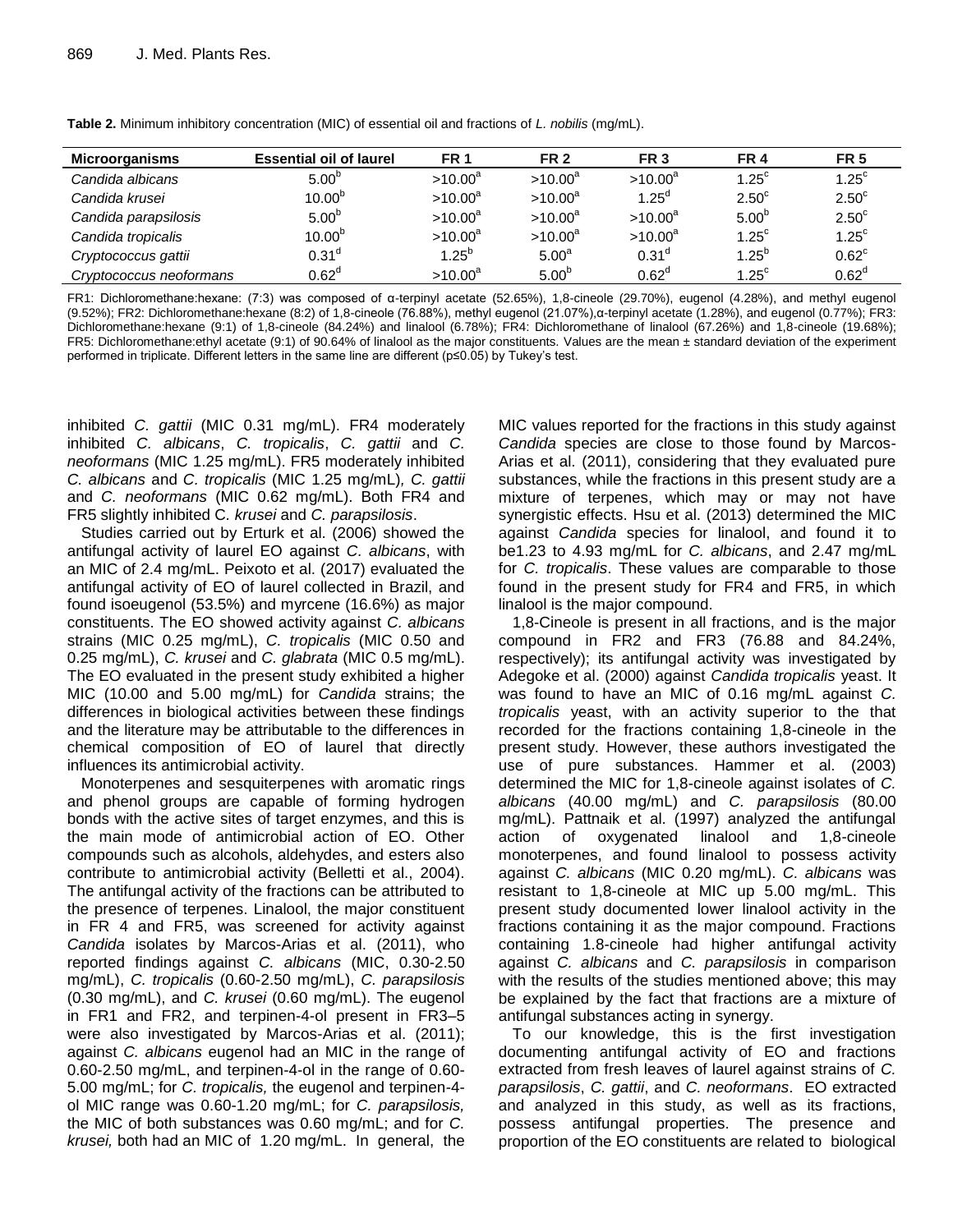properties of laurel. However, further studies on toxicity of these substances and *in vivo* experiments are necessary to confirm the results here presented.

#### **Conflicts of Interests**

The authors have not declared any conflict of interests.

#### **ACKNOWLEDGEMENTS**

The authors acknowledge financial support by the Coordination for Improvement of Higher Education Personnel (*Coordenação de Aperfeiçoamento de Pessoal de Nível Superior - CAPES*).

#### **REFERENCES**

- Abu-Dahab R, Kasabri V, Afifi FU (2014). Evaluation of the volatile oil composition and antiproliferative activity of Laurus nobilis L.(Lauraceae) on breast cancer cell line models. Rec. Nat. Prod. 8(2):136-147.
- Adams RP (2007). Identification of essential oil components by gas chromatography/mass spectroscopy. J. Am. Soc. Mass Spectrom. 6(8):671-672.
- Adegoke GO, Iwahashi H, KomatsuY, Obuchi K, Iwahashi Y (2000). Inhibition of food spoilage yeasts and aflatoxigenic moulds by monoterpenes of the spice Aframomum danielli. Flavour Fragr. J. 15:147-150.
- Alangaden GJ (2011). Nosocomial Fungal Infections: Epidemiology, Infection Control, and Prevention. Infect. Dis. Clin. N. Am. 25:201- 225.
- Aligiannis N, Kalpotzakis E, Mitaku S, Chinou IB (2001). Composition and antimicrobial activity of the essential oils of two *Origanum* species. J. Agric. Food Chem. 40:4168-4170.
- Angelini P, Pagiotti R, Menghini A, Vianello B (2006). Antimicrobial activities of various essential oils against foodborne pathogenic or spoilage moulds. Ann. Microbiol. 56(1):65-69.
- Bakkali F, Averbeck S, Averbeck D, Idaomar M (2008). Biological effects of essential oils – A review. Food Chem. Toxicol. 46:446-475.
- Belletti N, Ndagihimana M, Sisto C, Guerzoni M, Lanciotti R, Gardini F (2004). Evaluation of the Antimicrobial Activity of Citrus Essences on *Saccharomyces cerevisae*.Agric. Food Chem. 52:6932-6938.
- Clinical and Laboratory Standards Institute (CLSI) (2008). Reference method for broth dilution antifungal susceptibility testing of yeasts; approved standard. 3ed. 940 West Valley Road, Suite 1400, Wayne, Pensylvania 19087-1898 USA. (CLSI document M27-A3).
- Dadalioglu I, Evrendilek GA (2004). Chemical Compositions and Antibacterial Effects of Essential Oils of Turkish Oregano (*Origanum minutiflorum*), Bay Laurel (*Laurus nobilis*), Spanish Lavender (*Lavandula stoechas* L.) and Fennel (*Foeniculum vulgare*) on Commom Foodborne Pathogens. J. Agric. Food Chem. 52:8255- 8260.
- Derwich E, Benziane Z, Boukir A (2009). Chemical Composition and Antibacterial Activity of Leaves Essential Oil of *Laurus nobilis* from Morocco. Aust. J. Basic Appl. Sci. 3(4):3818-3824.
- Duarte MCT, Figueira GM, Sartoratto A, Rehder VLG, Delarmelina C (2005). Anti-candida activity of Brazilian medicinal plants. J. Ethnopharmacol. 97:305-311.
- Duggan S, Leonhardt I, Hunniger K, Kurzai O (2015). Host response to *Candida albicans* bloodstream infection and sepsis. Virulence 6(4):316-326.
- Edris AE (2007). Pharmaceutical and Therapeutic Potencials of Essential Oils and Their Individual Volatile Constituents: A Review. Phytother. Res. 21:308-323.
- Erturk O, Ozbucak TB, Bayrak A (2006). Antimicrobial activities of some medicinal essential oils. Herba Pol. 52(1):58-66.
- Fiorini C, Fourasteâ I, David B, Bessieáre JM (1997). Composition of the Flower, Leaf and Stem Essential Oils from *Laurus nobilis* L. Flavour Frag. J. 12:91-93.
- Gullo FP, Rossi AS, Sardi JCO, Teodoro VLI, Mendes-Giannini MJS, Fusco-Almeida AM (2013). Cryptococcosis: epidemiology, fungal resistance, and new alternatives for treatment. Eur. J. Clin. Microbiol. Infect. Dis. 32:1377-1391.
- Gumus T, Demirci AS, Sagdic O, Arici M (2010). Inhibition of Heat Resistant Molds: *Aspergillus fumigates* and *Paecilomyces variotti* by Some Plant Essential Oils. Food Sci. Biotechnol. 19:1241-1244.
- Hammer KA, Carson CF, Riley TV (2003). Antifungal activity of the components of *Melaleuca alternifolia* (tea tree) oil. J. Appl. Microbiol. 95:853-860.
- Hsu CC, Lai WL, Chuang KC, Lee MH, Tsai YC (2013). The inhibitory activity of linalool against the filamentous growth and biofilm formation in *Candida albicans*. Med. Mycol. 51:473-482.
- Inan O, Özcan MM, Juhaimi FYA (2012). Antioxidant effect of mint, laurel and myrtle leaves essential oils on pomegranate kernel, poppy, grape and linseed oils. J. Clean. Prod. 27:151-154.
- Joly AB (1993). Botânica: Introdução à taxonomia vegetal. São Paulo: Editora Nacional.
- Lemke A, Kiderlen AF, Kayser O (2005). Amphotericin B. Appl. Microbiol. Biotechnol. 68:151-162.
- Lira PDL, Retta D, Tkacik E, Ringuelet J, Coussio JD, Van Baren C, Bandoni AL (2009). Essential oil and by-products of distillation of bay leaves (*Laurus nobilis* L.) from Argentina. Ind. Crop Prod. 30:259- 264.
- Lorenzi H, Matos FJA (2008). Plantas Medicinais no Brasil Nativas e Exóticas, 2 ed. São Paulo: Instituto Plantarum.
- Marcos-Arias C, Eraso E, Madariaga L, Quindós G (2011). *In vitro* activities of natural products against oral *Candida* isolates from denture wearers. BMC Complement. Altern. Med. 11(119):1-7.
- Marques CA (2001). Importância da Família Lauraceae. Floresta Ambient. 8(1):195-206.
- Maubon D, Garnaud C, Calandra T, Sanglard D, Cornet M (2014). Resistance of *Candida* spp. to antifungal drugs in the ICU: where are we now? Intensive Care Med. 40:1241-1255.
- Maziarz EK, Perfect JR (2016). Cryptococcosis. Infect Dis. Clin. N. Am. 30:179-206.
- Menezes EA, Júnior AAV, Cunha FA, Cunha MCSO, Braz BHL, Capelo LG, Silva CLF (2012). Molecular identification and antifungal susceptibility of *Candida parapsilosis* isolates in Ceará, Brazil. J. Bras. Patol. Med. Lab. 48(6):415-420.
- Moghtader M, Salari H (2012). Comparative survey on the essential oil composition from the leaves and flowers of *Laurus nobilis* L. from Kerman province. J. Ecol. Nat. Environ. 4(6):150-153.
- Noble SM, Johnson AD (2007). Genetics of *Candida albicans*, a Diploid Human Fungal Pathogen. Annu. Rev. Genet. 41:193-211.
- Okoh OO, Sadimenko AP, Afolayan AJ (2010). Comparative evaluation of the antibacterial activities of the essential oils of *Rosmarinus officinalis* L. obtained by hydrodistillation and solvent free microwave extraction methods. Food Chem. 120:308-312.
- Omoruyi EB, Afolayan AJ, Bradley G (2014). The inhibitory effect of *Mesembryanthemum edule* (L.) bolus essential oil on some pathogenic fungal isolates. BMC Complement. Altern. Med. 14(168):1-7.
- Park BJ, Wannemuehler KA, Marston BJ, Govender N, Pappas PG, Chiller TM (2009). Estimation of the current global burden of cryptococcal meningitis among persons living with HIV/AIDS. AIDS 23:525-530.
- Patterson TF (2005). Advances in the management of invasive mycoses. Lancet 336(9490):1013-1025.
- Pattnaik S, Subramanyam VR, Bapaji M, Kole CR (1997). Antibacterial and antifungal activity of aromatic constituents of essential oils. Microbios 89:39-46.
- [Peixoto LR,](https://www.ncbi.nlm.nih.gov/pubmed/?term=Peixoto%20LR%5BAuthor%5D&cauthor=true&cauthor_uid=27771586) [Rosalen PL,](https://www.ncbi.nlm.nih.gov/pubmed/?term=Rosalen%20PL%5BAuthor%5D&cauthor=true&cauthor_uid=27771586) [Ferreira GL,](https://www.ncbi.nlm.nih.gov/pubmed/?term=Ferreira%20GL%5BAuthor%5D&cauthor=true&cauthor_uid=27771586) [Freires IA,](https://www.ncbi.nlm.nih.gov/pubmed/?term=Freires%20IA%5BAuthor%5D&cauthor=true&cauthor_uid=27771586) [de Carvalho](https://www.ncbi.nlm.nih.gov/pubmed/?term=de%20Carvalho%20FG%5BAuthor%5D&cauthor=true&cauthor_uid=27771586)  [FG,](https://www.ncbi.nlm.nih.gov/pubmed/?term=de%20Carvalho%20FG%5BAuthor%5D&cauthor=true&cauthor_uid=27771586) [Castellano LR,](https://www.ncbi.nlm.nih.gov/pubmed/?term=Castellano%20LR%5BAuthor%5D&cauthor=true&cauthor_uid=27771586) [de Castro RD](https://www.ncbi.nlm.nih.gov/pubmed/?term=de%20Castro%20RD%5BAuthor%5D&cauthor=true&cauthor_uid=27771586) (2017). Antifungal activity, mode of action and anti-biofilm effects of *Laurus nobilis* Linnaeus essential oil against *Candida* spp. Arch Oral Biol. 73:179-185.
- Pfaller MA, Diekema DJ, Gibbs DL, Newell VA, Nagy E, Dobiasova S,